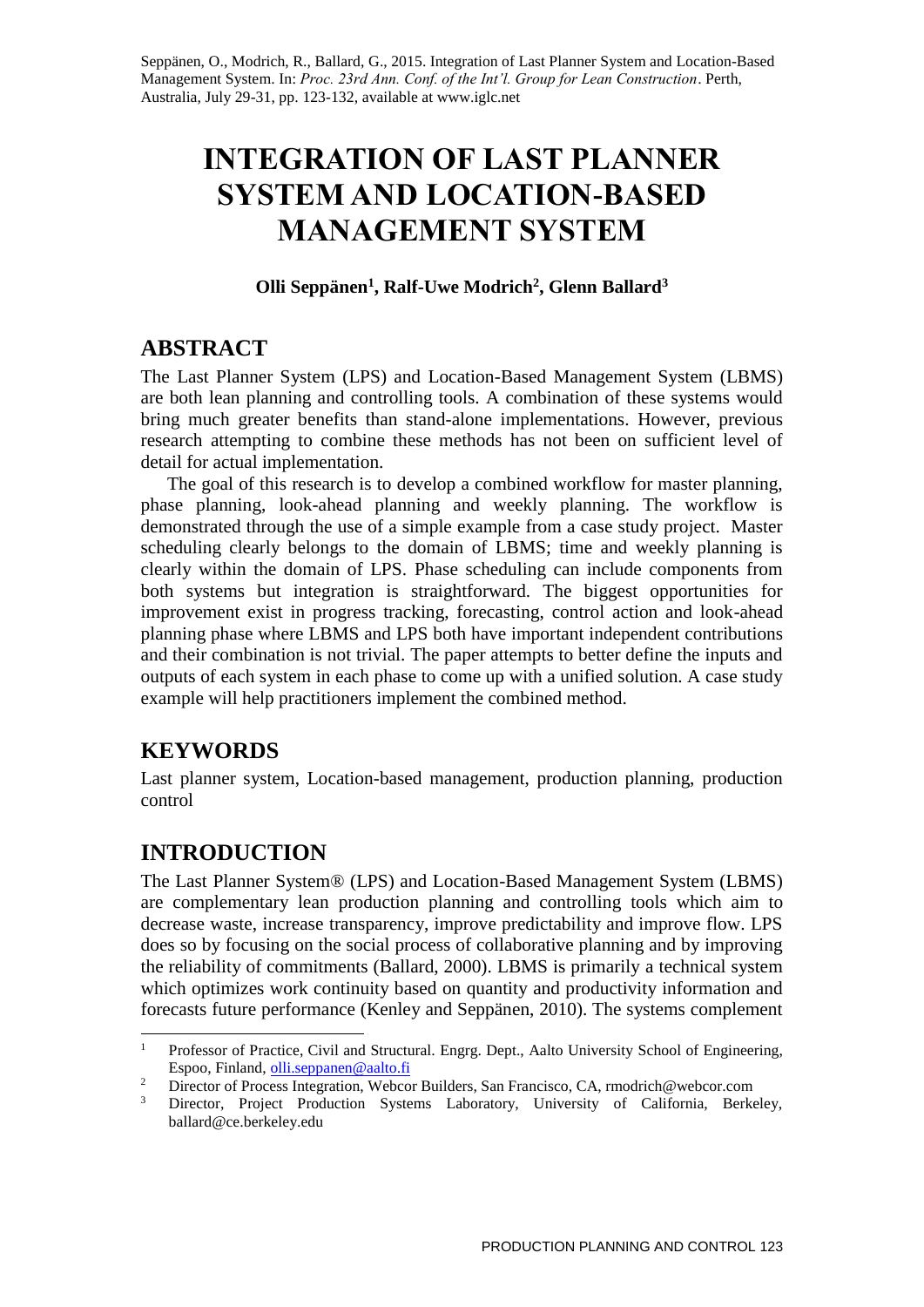each other well because they have no technical overlap. For example, the LPS process of phase scheduling could be implemented using various scheduling formats, including LBMS. The proposed integration uses the social process of LPS with the technical tools of LBMS. The combination of these systems has been proposed previously (Seppänen, Ballard and Pesonen, 2010) but the research was exploratory in nature and the description of the process did not contain sufficient detail for empirical research or industry application. The goal of this paper is to update and add more detail to the proposed combination of the two systems.

The proposed process is divided into two parts: production planning and production controlling. Production planning is understood to include master scheduling and phase scheduling. Master schedules in LPS are limited to milestones and long lead items (Ballard, et al., 2002, pp. 227-229). More detail is added collaboratively in phase schedules where planning starts from the milestone and works backwards so that each task releases work to the next task (Ballard and Howell, 2003). In terms of control, project and production control can be distinguished. The job of project control is to determine if the project is moving toward its objectives. The job of production control is to proactively move the project to achieve those objectives. From this perspective LPS works mostly on production control while LBMS has tools for both project control and production control.

A key requirement for lean production planning and control methods is to make problems visible as early as possible and subject them to root cause analysis, problem solving and continuous improvement according to the Plan-Do-Check-Act cycle (Deming, 1986). LPS and LBMS both aim to uncover these problems. The discussion in this paper focuses on how more problems can be identified earlier by combining the two methods.

# **CASE STUDY**

A case study will be used throughout the paper to illustrate the concepts in a real project. Webcor Builders, a large general contractor operating mainly in the West Coast region of the United States, is the prime contractor. The client is a private company with headquarters in South San Francisco. The client has a new construction expansion plan of their facilities. The plan consists of two phases, an office building of 23,690 m2 (255,000 sqft) in the first phase and an employee center with fitness club in the second phase. The contract type is Highly Collaborative Project Delivery, which is similar to IPD but does not include the three party agreement. However, working in a big room, performance incentives and collaborative planning were core requirements used to select the project team. The project was discussed related to social aspects of LBMS implementation in IGLC 2014 (Freeman and Seppänen, 2014). After that study, LBMS and LPS were implemented together with a contractual CPM schedule.

# **PRODUCTION PLANNING**

## **MASTER SCHEDULE**

Production planning in Last Planner System is divided into Master Schedule and Phase Schedules. Master schedules of LPS are typically limited to phase milestones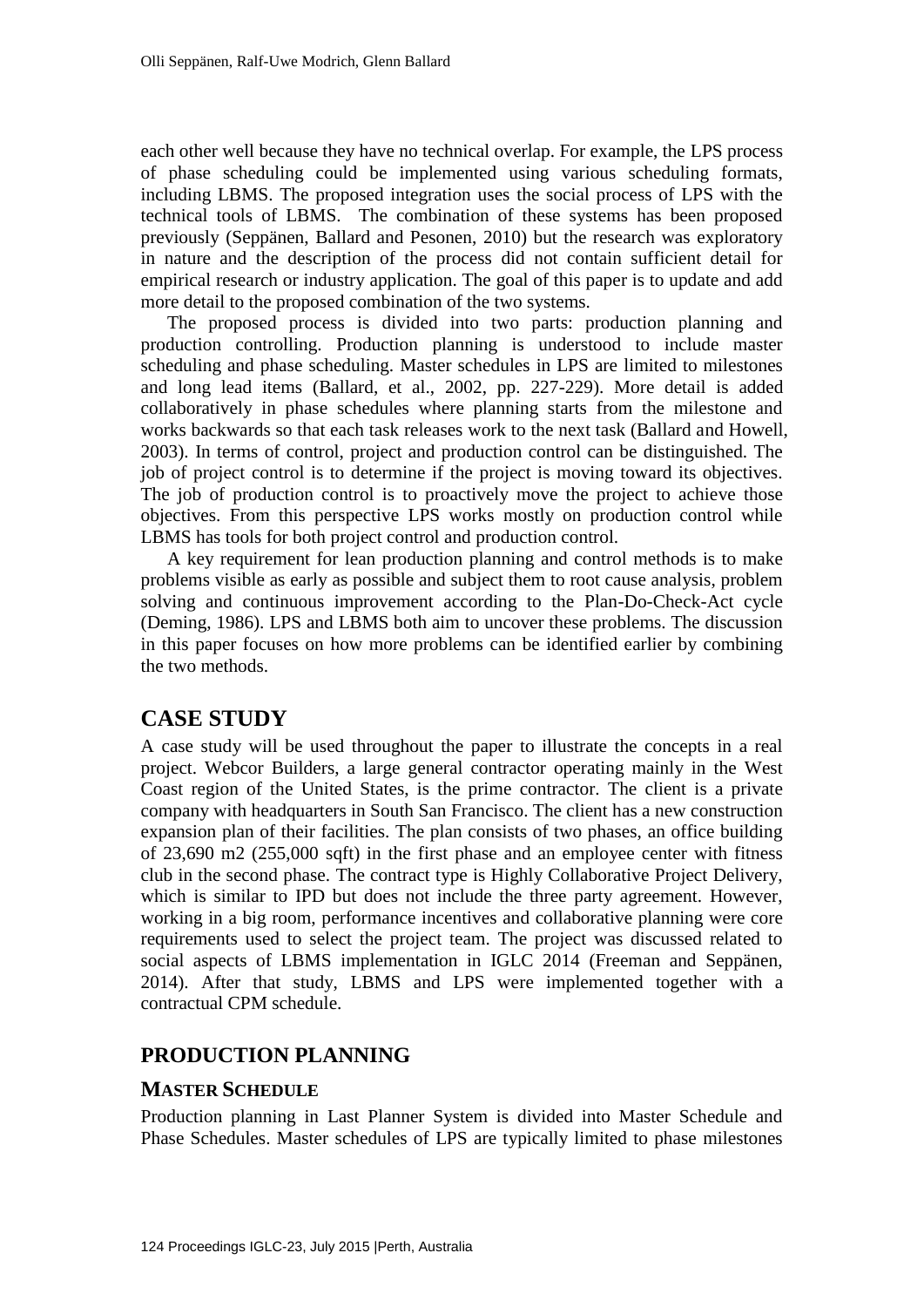and long lead time items (Ballard, et al., 2002, pp. 227-229). However, Last Planner principles do not prohibit producing a detailed master schedule (Ballard, Hammond and Nickerson, 2009). Seppänen, Ballard and Pesonen (2010) proposed that LBMS could add more definition to the master scheduling phase by defining the overall Location Breakdown Structure (e.g. project divided first to separate buildings, then to floors, then to zones) and to evaluate the required production rates. In LBMS, Location Breakdown Structure specifies the physical locations where work will be done. Different phases can follow different LBS's but all work within a phase is planned and controlled using the same locations. Locations can be hierarchical and logical relationships can be automatically created based on levels of hierarchy (e.g. all work of predecessor needs to be finished in a building before the successor can start in the same building) (Kenley and Seppänen, 2010). Master schedules were recommended to have 20-30 tasks, using available quantities and resource information where possible.

In master scheduling phase, there is generally limited availability of information about design. However, in almost all cases the main trades and main tasks to be carried out are known. It is also possible to know or reasonably assume many key quantities based on schematic design and building function. Location-Breakdown Structure on rough level (Buildings and Floors) can be designed, as well as overall production flow. How can we get into good phase milestones by using all this available information but not going into too much detail?

We propose that the focus should be on tasks with mandatory technical hand-offs to other trades and on tasks which require a lot of space for laydown areas and work. Tightly interrelated tasks such as form-rebar-pour sequences and overhead MEP can be lumped into one task. Additional buffers should be reserved for tasks which contain work of multiple subcontractors.

The overall strategy of the master schedule will likely have to be followed because it will be used to pull design and schedule long lead time deliveries and to discuss with subcontractors during buy-out phase. However, any dates and task names will likely change during the phase scheduling process. The exact dates of the master schedule should never be used to push production to start on a given date. Rather, it gives preliminary information for any phases which have not yet gone through collaborative phase scheduling exercise.

In the case study project, Webcor's project team developed an LBS which was broken down by buildings, level and for interiors to five zones on each floor. The team developed a master schedule based on an internal pull scheduling meeting before subcontractor buy out using experience gained from past similar office buildings. The plan was based on continuous workflow with one crew flowing from the first floor to the seventh floor for each main task. The plan was optimized for flow using LBMS and visualized with flowline diagrams (not shown here because of space constraints). The extended project team got the schedule in Gantt Chart format.

#### **PHASE SCHEDULE**

Phase scheduling using pull planning principles has been discussed extensively (see for example Tsao and Hammons, 2014 for a great practical case study). When combining LBMS and LPS, Seppänen, Ballard and Pesonen (2010) proposed having two workshops, one for location-breakdown structure and task and logic definition and second for schedule optimization with a homework assignment in between where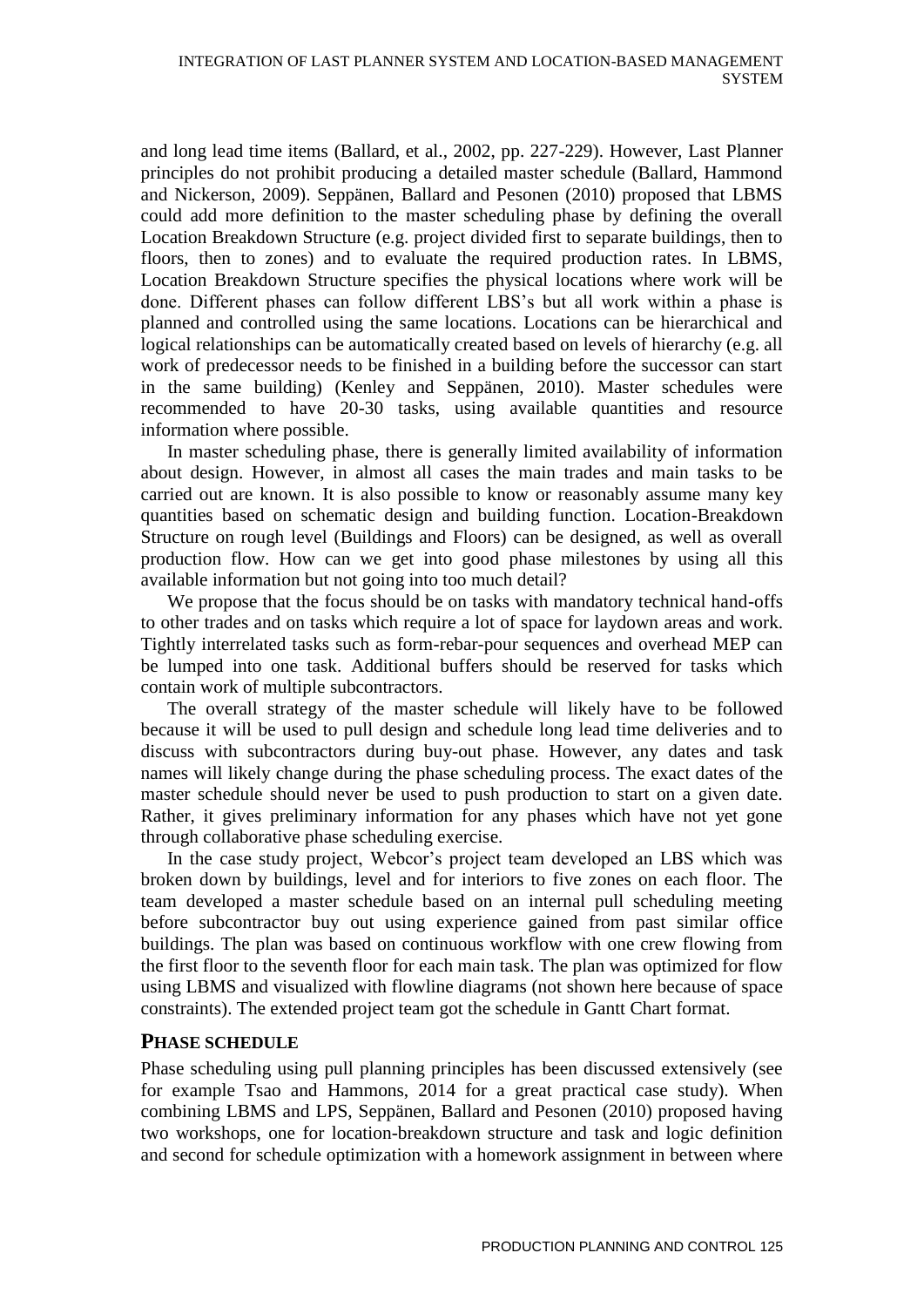all the parties collect quantity and productivity data for each task. We recommend the same process but try to go into more practical detail in this paper.

First, a common Location Breakdown Structure should be defined. The goal should be to achieve similar quantities of work in each location with each trade able to finish work in one location completely before moving to the next location. One of the key decisions at this stage is location size. Large locations mean implicit buffers because if locations are large, it typically would be possible to have several subcontractors work in the same area. Very small locations can be hard to define so that they work for all or most of the subcontractors and it may not be possible to stage all the materials within the location.

In practice, defining the Location Breakdown Structure is easiest with printed floor plans. The facilitator of the meeting needs to make sure that each participant understands that a location must be able to be fully completed before moving to the next location. Subcontractors often request their own custom locations to locally optimize productivity but can be persuaded to adopt a common location breakdown structure when they understand that they will be able to own the location.

Pull scheduling can then be done using sticky notes, focusing first on standard work for each location type. For example, an office building could have different pull plans for cafeteria, office rooms, corridors and elevator lobbies. Different pull plans are not required for minor location-based exceptions. They can be handled with additional location-based sticky notes. If a location has a lot of exceptions, a separate pull plan should be considered. Durations should not be discussed at this time because the goal of the exercise is to get tasks and logic. Durations will be an outcome of the schedule optimization step (Seppänen, Ballard and Pesonen, 2010).

The first workshop results in a Location Breakdown Structure, a list of tasks and their logical relationships. The next step is to collect the remaining data required to create a location-based plan – quantities, labor consumption rates (manhours / unit) and resources. Quantities are required for each task and each location where the task exists. The same labor consumption is assumed to apply to each location, unless productivity is expected to be different due to changing difficulty. Resources and crews are based on optimum minimum crew size. For example, electricians can work productively alone (optimum crew  $= 1$ ) but windows and doors require teams of two (optimum crew  $= 2$ ). Additionally subcontractors can provide information of how many crews of optimum size they are planning to mobilize for each task. This information can be collected off-line by giving all participants an Excel spreadsheet template with task names in rows and labor consumption and quantities in locations in columns.

Before the schedule optimization workshop, the first location-based plan is created. This is strictly based on information collected in the workshop and based on quantity and labor consumption information provided by the subcontractors. The first schedule has continuous flow for all trades, logic based on pull scheduling workshop and resources based on subcontractor suggestions. In almost all cases, the first schedule significantly exceeds the master schedule milestone.

Schedule optimization is done collaboratively in the schedule optimization workshop. The best place to start is with tasks with largest empty spaces before them in the flowline diagram. For each task causing an alignment problem ways to improve productivity are discussed first. If it is not possible to improve productivity, more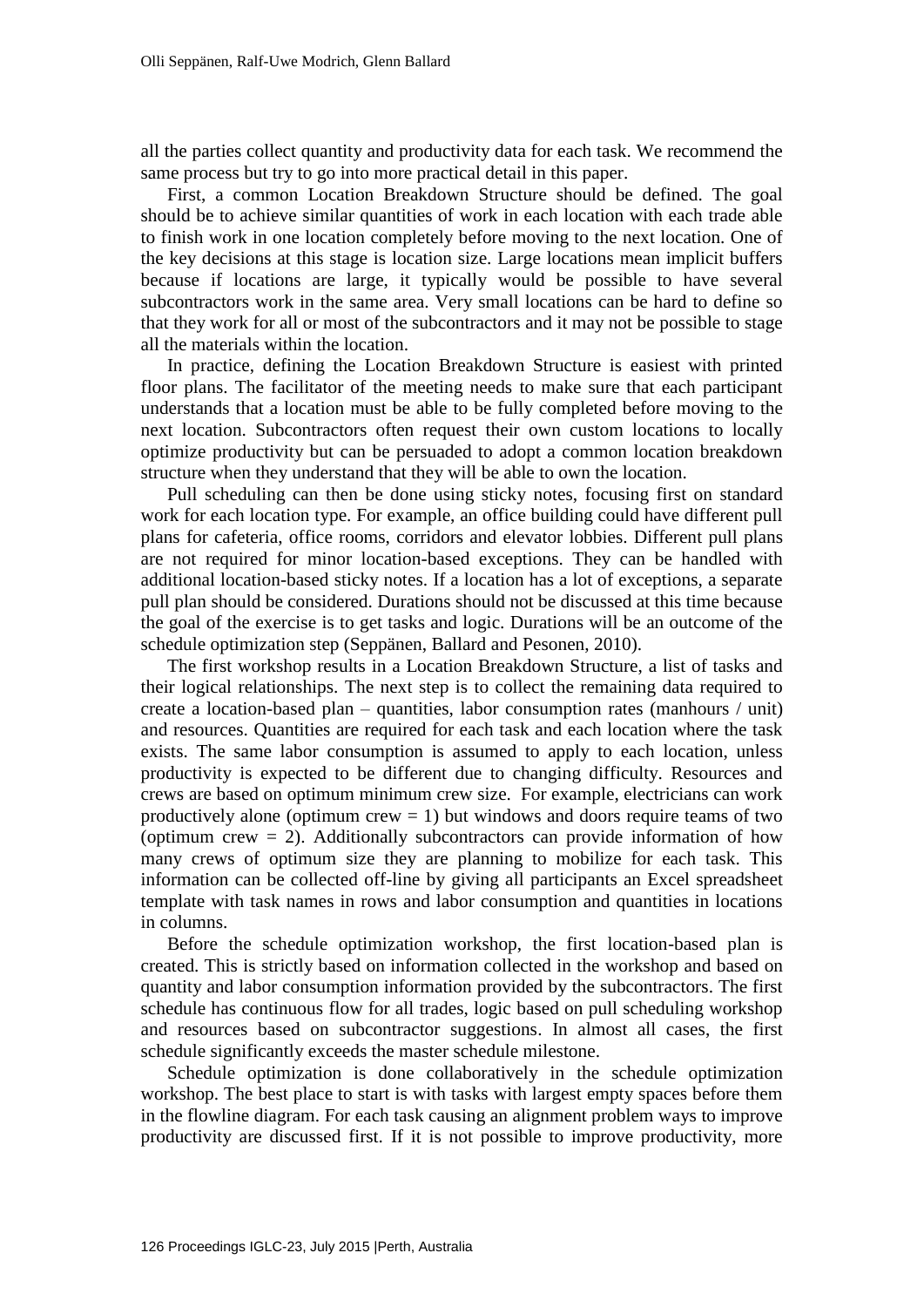resources are requested from the subcontractor. Additional resources are added until the slope of the task matches the predecessor. If it is impractical to add that many crews to work in one location, splitting the task into multiple workflows can be considered. If the subcontractor does not feel comfortable committing to required crew size, the first round of optimization goes up to the team size that is acceptable to the subcontractor. If the task is proceeding too fast, options include accepting discontinuous work, decreasing resources or adding more work to the scope. Issues are resolved in this manner one at a time until improvements can no longer be made within everyone's comfort zone.

If the target milestone cannot be reached during the first round, a second round is added where the team brainstorms about possible solutions. Because all the participants realize that targets could not be met within their comfort zones everyone should be more willing to make concessions after having gone through the process once. Often innovations, such as adding more prefabrication or removing any responsibility for logistics from bottleneck contractors, are proposed and can decrease resource requirements to balance the phase. The end result is a balanced flowline schedule which finishes before the master schedule milestone. Buffers can then be added within the phase to protect the flow of bottleneck operations. Once approved by all parties, the phase schedule replaces the corresponding part of the master schedule.

In the case study project, all trades involved in the phase were contacted prior to the pull planning meeting. The participants were asked to list their specific deliverables for this milestone and define the necessary steps they would need to achieve the deliverable. At the same time they were asked to develop their preferred LBS, sequence of locations, crew size and production rate for that crew size. The project team prepared for the meeting by having done a first draft schedule and production plan with a detailed LBS and production rates. In the pull planning meeting the LBS was first discussed and agreed on. After agreeing to the LBS the trades pulled from the milestone through one standard location. The results were analysed using LBMS. Optimization discussions were done as follow-up meetings with the impacted trades.

Figure 1 shows the interior rough-in phase schedule from the case study project for Building B. The schedule changed significantly from the master schedule based on the planning meetings. The phase was detailed out by adding several more tasks for each trade based on pull scheduling process. In the master schedule, each subcontractor had one crew flowing through floors in sequence. In the phase schedule, two crews working different floors were implemented for most trades (floors 2-4, floors 5-1). The special areas of the first floor were placed last in sequence and many trades have additional crews in that location. Most of the tasks are continuous but some have been planned to be. A few faster tasks flow continuously through floors 2- 7 and do not have a separate crew for level 5-7.

# **PRODUCTION CONTROL**

## **LOOK-AHEAD PLANNING**

In the Last Planner System, lookahead planning (preparation) consists of constraints identification and removal, replanning when necessary, task breakdown to the level of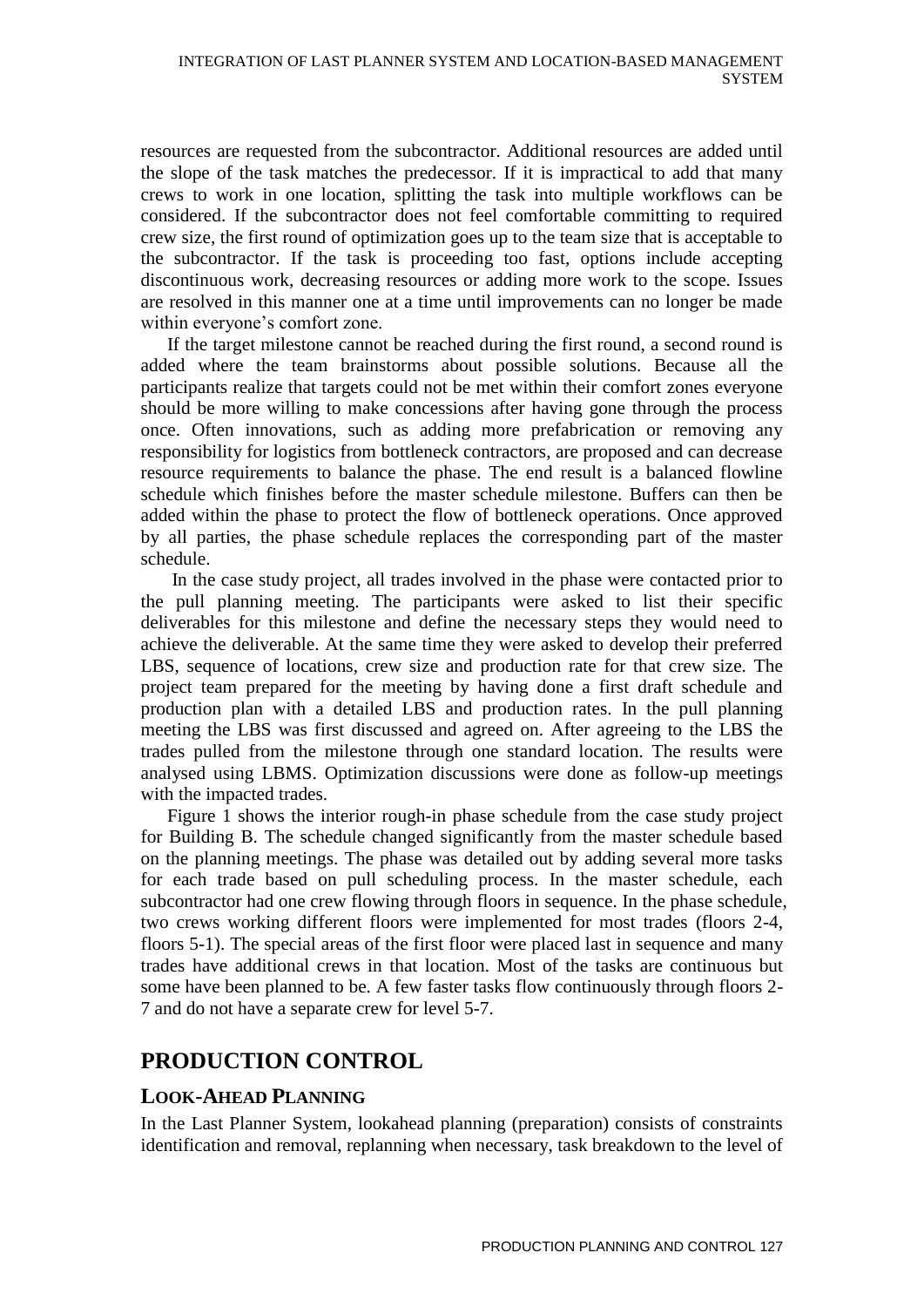operations, and collaborative design of new operations (Hamzeh, Ballard and Tommelein, 2012). Operations consist of steps which are appropriate for assignment to individuals or sub-crews within a crew. Designing at operation level reveals different constraints, and having a tested design (virtual prototyping, physical prototyping, or thought experiment) increases the probability of reliable release of work downstream (Hamzeh, Ballard and Tommelein, 2012).



*Figure 1: End result of phase scheduling optimization meeting for interior rough-in milestone in case study project*

LBMS is concerned with cascading delays caused by interference between trades (Seppänen, 2009). The main control tools include systematic collection of progress data, forecasting future production based on actual production and alarming of upcoming interference. Constraints or operations level are typically not incorporated to the LBMS schedule because they could lead to cluttering and decrease of visual effectiveness of flowline diagrams (Seppänen, Ballard and Pesonen, 2010). However, constraints are critical to include in the analysis, or unplanned work stoppages or slowdowns may occur which have nothing to do with interference from other trades.

LPS and LBMS are very complementary with regard to look-ahead planning because they raise different problems for discussion. The LPS process exposes constraints which must be removed for production to continue according to the plan without interruptions. LBMS highlights problems related to capacity and production rates. All of these problems can be analyzed through root cause analysis and solved collaboratively.

Seppänen, Ballard and Pesonen (2010) proposed that the combined look-ahead process works by updating LBMS forecasts for discussion in a superintendent meeting devoted to lookahead planning. The complete weekly look-ahead process would thus include the following steps (not necessarily in the sequence below and allowing for some iteration):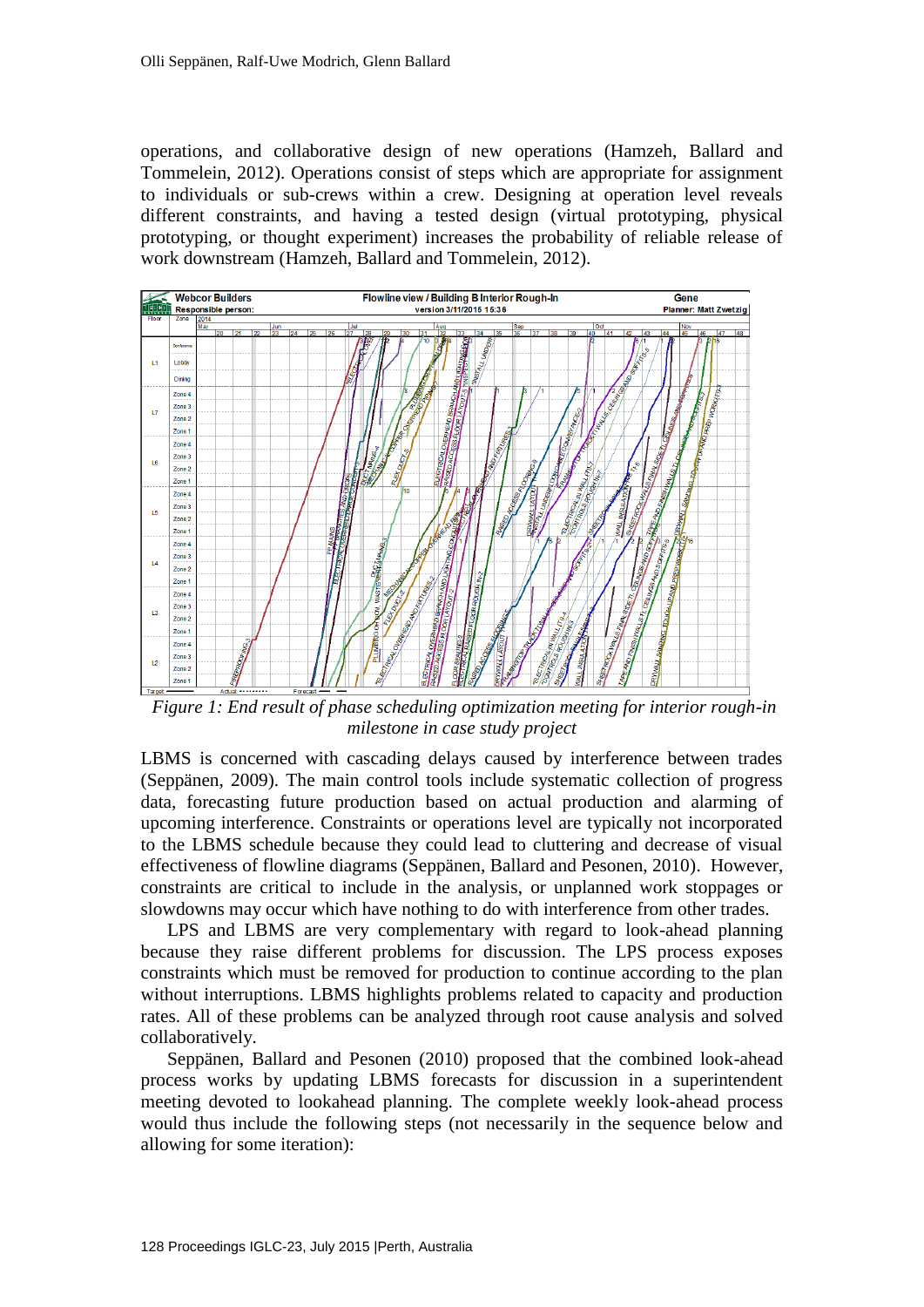- Identify tasks and locations in the look-ahead window
- Break down tasks and locations to operations
- Identify, assign and remove constraints
- Review actual production to identify ongoing production problems
- Review forecasts and alarms to identify future production problems
- Root cause analysis for problems
- Re-Plan to address current and upcoming problems
- Release constraint-free operations, tasks and locations to workable backlog
- Preparing for upcoming operations

These steps are elaborated below.

## **Identify Tasks and Locations in the Look-ahead Window**

Tasks and locations in the look-ahead window are identified based on the LBMS phase schedule. This can be done graphically on production wall by drawing a line through the flowline diagram and listing all tasks and locations where flowlines are to the left, or intersecting with the look-ahead period line.

## **Break down tasks and locations to operations**

Tasks in locations are broken down to operations level in a pull scheduling session with the team responsible for the task. The team needs to come up with the answer of what steps are required for the task to be finished in a location. This should be reviewed for both the task in general (what is common in all locations?) and by location (specific operations related to that location). For example, for a task called stud framing in phase schedule, operations could include layout, moving materials to the right location, installing bottom track, plumbing the top track, installing top track, installing bottom track, cutting studs to correct length, installing studs and installing backing. Different circumstances and their impact on operations should also be considered. For example, the attachment of top track depends on whether it is attached to concrete, metal deck or joists and any special circumstances may include different operations.

## **Identify, assign and remove constraints**

Any missing constraints related to operations, tasks or locations are identified in meetings with the team responsible for doing the work and in weekly superintendent look-ahead meetings. A constraint can apply to the whole operation (for example, material not delivered) or a certain location (for example, open Request for Information on the fifth floor related to Drywall Framing). Identified constraints are assigned to team members who commit to their removal by a certain date. Currently active constraints are reviewed weekly and their status is updated. If a constraint cannot be removed before the LBMS forecast date, the constraint will be elevated into a problem.

## **Review actual production and forecasts to identify ongoing production problems**

Progress data is collected and analysed with LBMS to identify start-up delays, production rate deviations and work interruptions. Forecast is calculated based on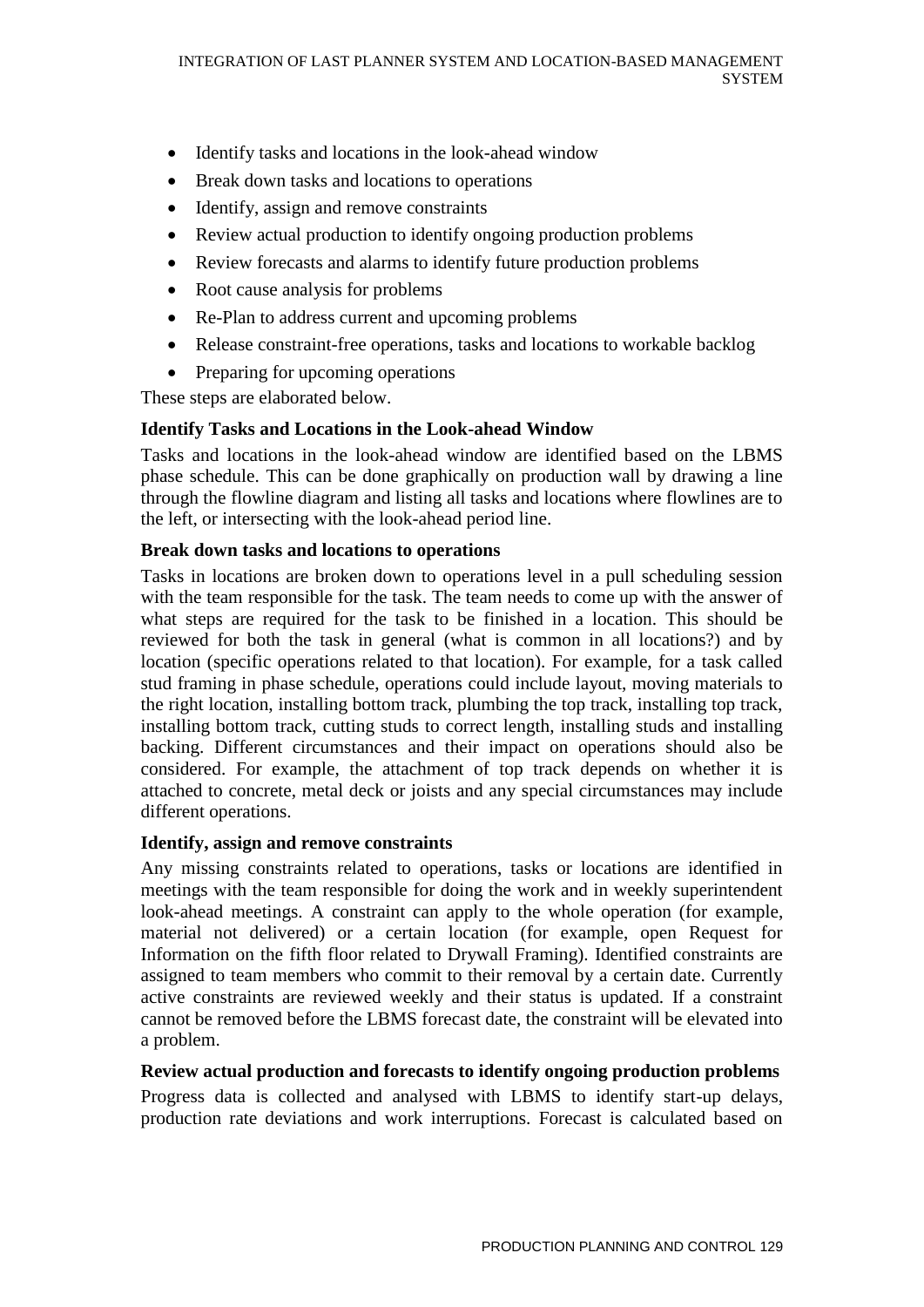actual labor consumption rate and current resources on site. Any alarms caused by current or future interference between trades are elevated to problems.

#### **Root cause analysis and resolution for problems**

Any problems identified through constraint identification, constraint removal or actual production are analysed for root causes (Ballard, 2000). LBMS will provide numerical support - such as actual production rate and actual labor consumption - for any discussions related to production deviations. Actions are agreed with the team to target these root causes. If the agreed on actions impact the crew size or anticipated future productivity of an operation, the forecasts are recalculated with these values to see if the actions are enough to prevent the problem.

#### **Re-Plan to address current and upcoming problems**

Re-planning can be initiated to address current or upcoming issues which cannot be dealt with by productivity improvements or crew adjustments, or if a better way to finish the phase has been proposed. Re-Planning can change any aspect of the phase schedule and can be organized in the same way.

#### **Release constraint-free tasks and locations to workable backlog**

When all constraints related to all operation of a task in a location have been removed, the location is released to workable backlog. The control chart is a good visual way to keep track of workable backlog. In control chart, the location-breakdown structure is shown on vertical axis and phase schedule tasks on horizontal axis. Tasks in a location are color-coded based on constraints and status. Any tasks with constraints in a location can be shown in grey color (Kenley and Seppänen 2010, p. 329). Although operations belonging to a task can also be constraint-free, they should generally not be started until all operations can be performed before handing off the location to the next trade. Starting individual operations would result in work-in-progress of no value to the downstream operation.

#### **Designing upcoming operations**

Before the start of an operation in the first location, the operation should be explicitly designed by those who are to execute the operation. The design of operations can be done using virtual prototyping, physical prototyping or first run studies. Standardization is appropriate for new, critical, and repetitive operations. Critical operations, such as heavy lifts, are those whose failure cannot be tolerated, and so warrant extensive planning and preparation. Planning and preparing for new operations, such as assembly and installation of light fixtures, helps avoid rework and work flow interruptions. Repetitive operations may benefit from virtual or physical prototyping (mock ups), but can also be refined over multiple iterations. That starts with a design session involving the craft workers who will do the first run (the first instance of the repetitive operation), documentation (videotaping, process maps, etc.) of the work as actually performed, and review with the craft workers to develop further improvements (Parker and Oglesby, 1972; Oglesby, Parker and Howell, 1989; Ballard, et al., 2002; Ballard and Howell,  $2003$ .<sup>4</sup>

 $\overline{a}$ <sup>4</sup> The expression "first run study" appears to have originated in the writings on Last Planner by Gregory Howell and Glenn Ballard, but the basic methodology was brought into the construction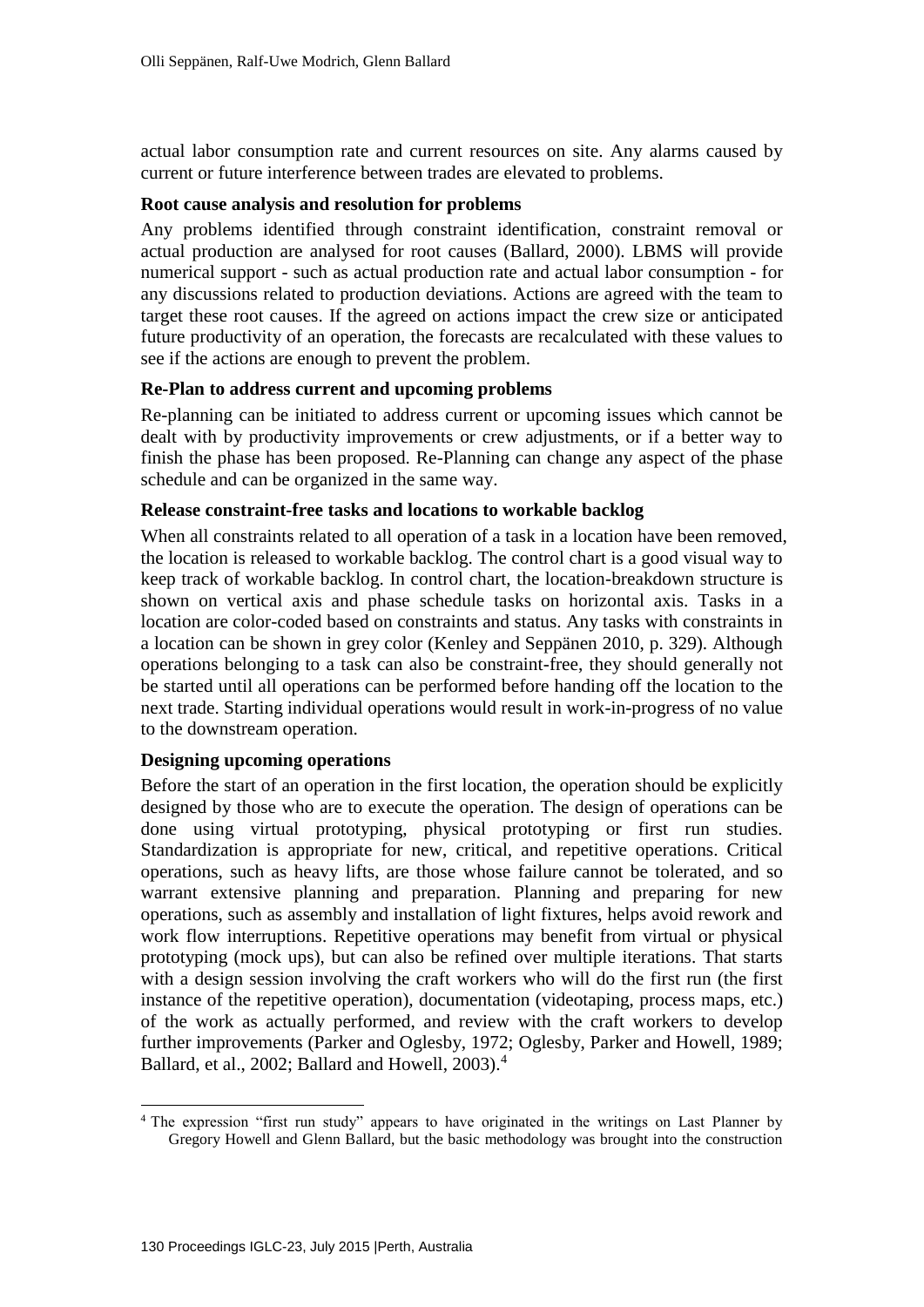#### **Examples from the case study project**

In one of the weekly meetings the electrical contractor complained of trade damage to his electrical under-floor installations, which required rework that caused delays. A root cause analysis of the problem found that the time between the electrical installation and the following trade putting in the raised access flooring was too long, and construction traffic and material transportation through the area damaged the completed electrical work. LBMS analysis showed that the electrician was installing faster than planned. The team decided to adjust the production rate of the electrician back to the initial planned rate to be almost at the same speed as the following accessed floor installation. In this case LBMS provided the tools for planning corrective actions to problems found with LPS tools.

Another example related to steel erection. The actual installation rate was significantly faster than the rate planned in phase scheduling. LBMS analysis showed that the steel erector would outpace welding and plumbing crews and cause a break in the flow of work. The decision was made to stop the steel erection to have the following operations catch up. The crew that continued work had a slower production rate than planned and failed the LPS commitments. The root cause analysis revealed that the first team was the "A-team" and the second crew was the "B-team" and they both deviated from the planned installation rate. In this case, LBMS highlighted the problem of going too fast and LPS highlighted the problem of going too slowly. With stand-alone implementation one of the problems would have been found much later if the project had been implemented LBMS or LPS alone.

## **WEEKLY PLANNING**

The main strength of LPS is efficient execution based on commitments, collaboration and continuous improvement as a result of analysing plan failures. Root cause analysis is initiated for any assignments which were not completed as planned (Ballard, 2000). The proposed integration with LBMS on weekly planning level is to compare commitments to LBMS forecasts to highlight problems earlier. If commitments do not match or exceed the LBMS forecast, it is possible to know a week earlier that there will be issues. In the combined system, weekly planning highlights problems in the commitment phase through LBMS comparison and after execution through plan failures. Both the upcoming and actual problems should be subjected to root cause analysis and learning process.

# **CONCLUSIONS**

 $\overline{a}$ 

In this paper, a process combining LPS and LBMS was described based on current best practices and using examples from a case study. With regards to production planning, the process described earlier by Seppänen et al. (2010) was elaborated in more detail. However, new ideas were presented particularly in relation to production controlling. A critical part of production control is highlighting as many problems as possible, as early as possible. It was found that the combined system looks at the production system from multiple different angles and is able to identify more

industry by Parker and Oglesby (1972) and further elaborated by Oglesby, Parker and Howell (1989).